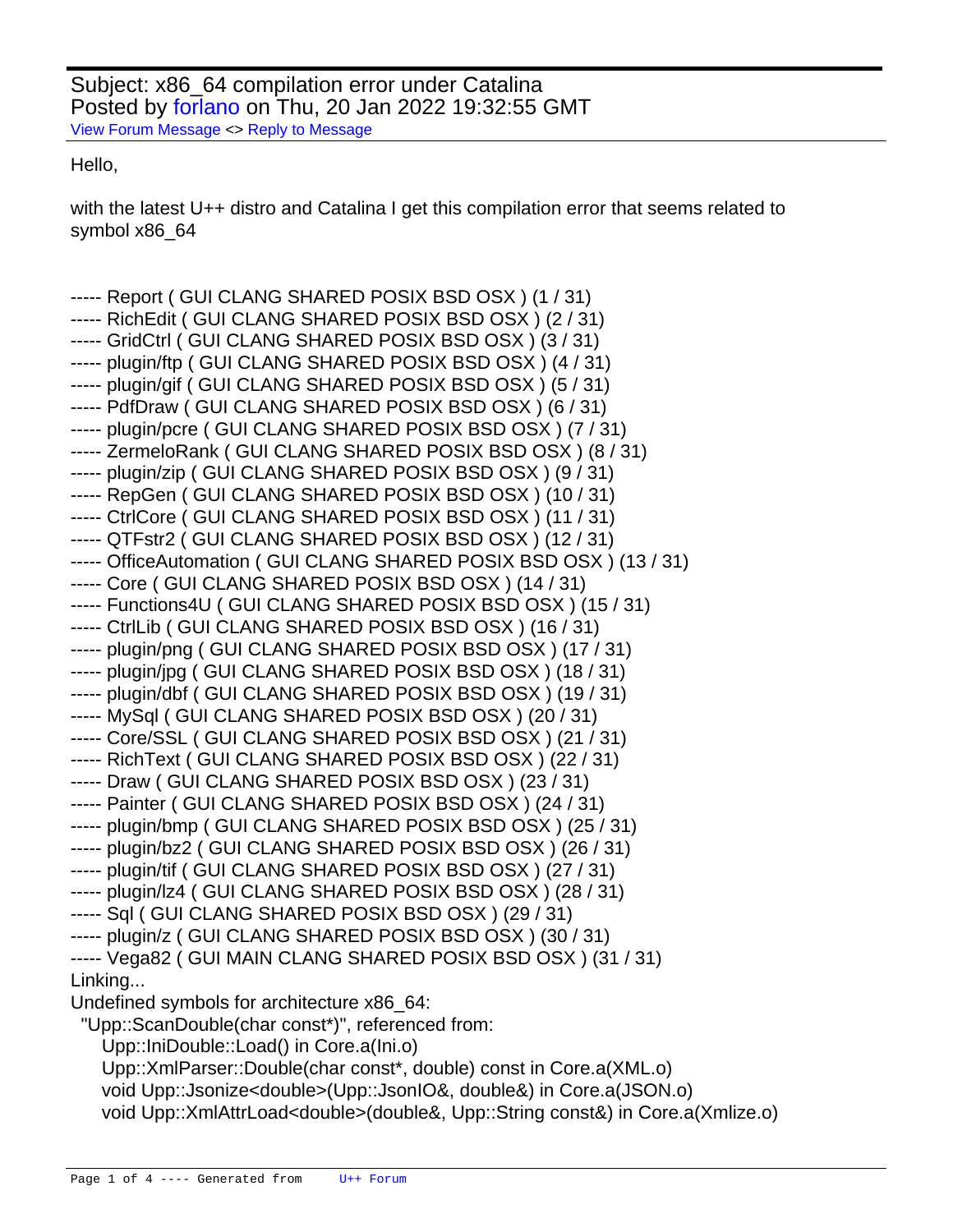Upp::XmlIO Upp::XmlIO::Attr<double>(char const\*, double&) in Core.a(Xmlize.o) Upp::LoadJsonValue(Upp::XmlNode const&) in Core.a(Xmlize.o) Upp::SvgParser::ParseGradient(Upp::XmlNode const&, bool) in Painter.a(SvgParser.o) ... "Upp::ScanDouble(char const\*, char const\*\*)", referenced from: Upp::StrDblValue(char const\*) in Core.a(Convert.o) Upp::UnitEdit::Read(double&, int&) const in RichEdit.a(UnitEdit.o) "Upp::ScanDouble(char const\*, char const\*\*, bool)", referenced from: VegaMain::ReadVegFile(Upp::String) in VegaMenus.o VegaMain::ImportXml(Upp::String) in ImportExport.o VegaMain::ImportTournamentTDF(Upp::String) in ImportExport.o CreateEventDlg::SaveEvent() in EventManager.o VegaTab4::PrintSelectedTextCB() in VegaTab4.o RatingCalculator::roundFIDE(double) in RatingCalculator.o RatingCalculator::RatingVariation(double, double, int) in RatingCalculator.o ... "Upp::FormatDouble(double)", referenced from: Upp::Stream& Upp::operator<<<float>(Upp::Stream&, float const&) in ImportExport.o RoundData::SaveXmlExtendedFile() in Tournament.o Upp::Stream& Upp::operator<<<float>(Upp::Stream&, float const&) in Tournament.o Upp::Stream& Upp::operator<<<double>(Upp::Stream&, double const&) in Tournament.o RoundData::SavePairsFileQTFnew(int) in Tournament.o RoundData::RankFederation(int, int) in Tournament.o ColoredRow::Set(int, int, int, int, int, float, float, int, int) in ImproveColors.o ... "Upp::FormatDouble(double, int, unsigned int)", referenced from: Upp::DoubleFormatter(Upp::Formatting const&) in Core.a(Format.o) Upp::RealFormatter(Upp::Formatting const&) in Core.a(Format.o) Upp::MySqlConnection::SetParam(int, Upp::Value const&) in MySql.a(MySql.o) Upp::LanguageInfo::FormatDouble(double, int, int, int) const in Core.a(LangInfo.o) Upp::PdfDraw::Finish(Upp::PdfSignatureInfo const\*) in PdfDraw.a(PdfDraw.o) Upp::SqlFormat(double) in Sql.a(SqlCode.o) Upp::SqlFormat(Upp::Value const&) in Sql.a(SqlCode.o) ... "Upp::DrawSmartText(Upp::Draw&, int, int, int, char const\*, Upp::Font, Upp::Color, int)", referenced from: OptionImage::Paint(Upp::Draw&) in VegaTab1.o (maybe you meant: Upp::DrawSmartText(Upp::Draw&, int, int, int, char const\*, Upp::Font, Upp::Color, int, Upp::Color)) "Upp::FormatDoubleN(double)", referenced from: Upp::Point <double>::ToString() const in Core.a(ValueUtil.o) Upp::Size\_<double>::ToString() const in Core.a(ValueUtil.o) Upp::IniDouble::ToString() const in Core.a(Ini.o) Upp::TimeStop::ToString() const in Core.a(Util.o) Upp::Size\_<double>::ToString() const in Draw.a(Draw.o) Upp::SvoFn<double>::AsString(void const\*) in Core.a(Value.o) Upp::String Upp::AsString<std:: \_1::complex<double> >(std:: \_1::complex<double> const&) in Core.a(Value.o)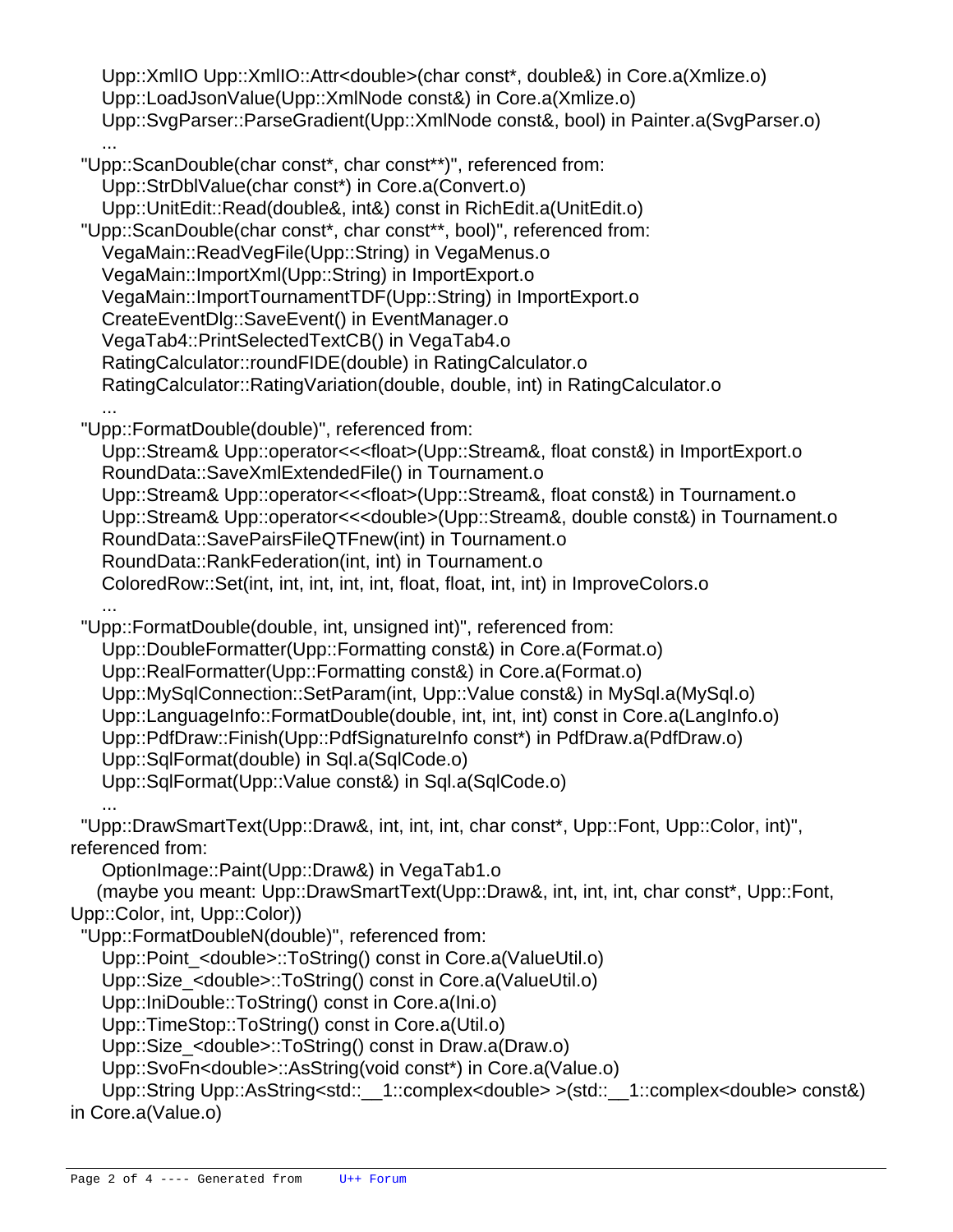"Upp::FormatInteger(int)", referenced from: SaveConfigFile() in main.o VegaMain::GetSplitterSize() in main.o VegaMain::DeleteRoundCB() in VegaMenus.o VegaMain::DownloadPlayer() in VegaMenus.o VegaMain::Upset(int) in VegaMenus.o VegaMain::CheckName() in VegaMenus.o VegaMain::AddImportedPlayer1() in VegaMenus.o ... "Upp::Atof(char const\*)", referenced from: Upp::RTFParser::ReadField(char const\*) in CtrlCore.a(ParseRTF.o) Upp::GetTransformArgs(Upp::String, char const\*) in Painter.a(SvgUtil.o) "Upp::CParser::ReadDouble()", referenced from: Upp::ParseJSON(Upp::CParser&) in Core.a(JSON.o) Upp::StringToDash(Upp::String const&, double&) in Painter.a(Painter.o) Upp::SvgParser::Poly(Upp::XmlNode const&, bool) in Painter.a(SvgParser.o) Upp::ReadNumber(Upp::CParser&) in Painter.a(SvgParser.o) Upp::GetSvgViewBox(Upp::String const&) in Painter.a(SvgParser.o) Upp::Painter::Path(Upp::CParser&) in Painter.a(PainterPath.o) Upp::SvgParser::Transform(char const\*) in Painter.a(SvgStyle.o) ... "Upp::FormatE(double, int, unsigned int)", referenced from: Upp::DbfStream::Field::Format(Upp::Value, unsigned char) const in dbf.a(dbf.o) "Upp::FormatF(double, int, unsigned int)", referenced from: Upp::PdfDraw::DrawEllipseOp(Upp::Rect\_<int> const&, Upp::Color, int, Upp::Color) in PdfDraw.a(PdfDraw.o) Upp::DbfStream::Field::Format(Upp::Value, unsigned char) const in dbf.a(dbf.o) "Upp::FormatG(double, int, unsigned int)", referenced from: Upp::AsString(double, int) in Core.a(mathutil.o) Upp::AsJSON(Upp::Value const&, Upp::String const&, bool) in Core.a(JSON.o) Upp::String Upp::XmlAttrStore<double>(double const&) in Core.a(Xmlize.o) Upp::XmlIO Upp::XmlIO::Attr<double>(char const\*, double&) in Core.a(Xmlize.o) "Upp::String0::Set0(char const\*, int)", referenced from: ReadConfigFile() in main.o GuiMainFn\_() in main.o Vega8Img::Find(char const\*) in VegaMenus.o VegaMain::NewTournament() in VegaMenus.o VegaMain::OpenTournament(int) in VegaMenus.o VegaMain::SaveTournament() in VegaMenus.o VegaMain::Import(int) in VegaMenus.o

Does anybody know how to fix it? Thanks, Luigi

...

PS: the latest theide cannot run under Mojave.